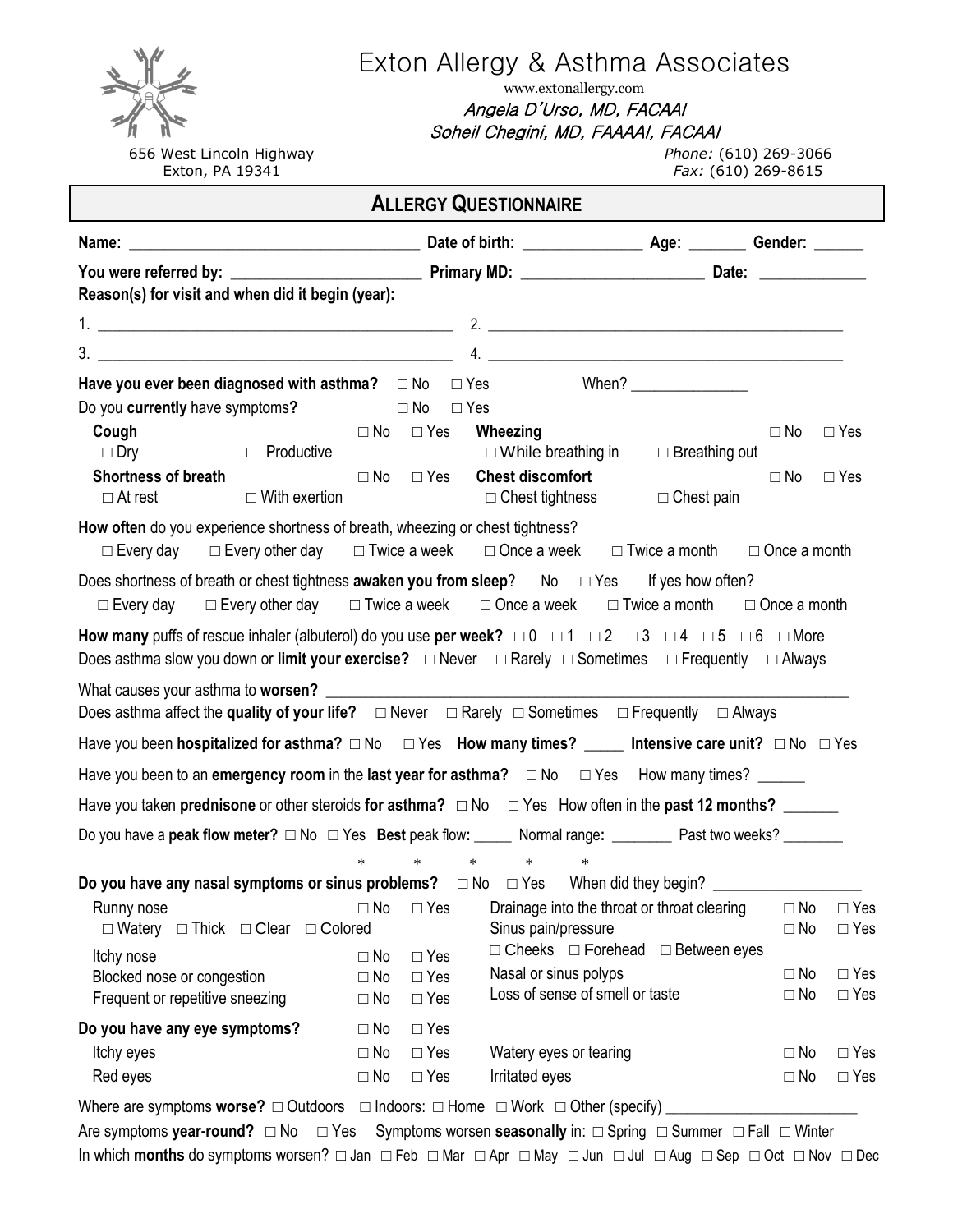What time of the day or night are symptoms **most severe**? □ Morning □ Afternoon □ Evening □ Night

| Do any of the following trigger or worsen your symptoms?                                                                                                                                                                                                                                                                                                                                                                                                                                                                                                                                                                                                                                                                                                                                                                                                                                                                                                                                                                                                                                                              |                                                              |                                       |                                                              |                                                                                       |                     |                  |
|-----------------------------------------------------------------------------------------------------------------------------------------------------------------------------------------------------------------------------------------------------------------------------------------------------------------------------------------------------------------------------------------------------------------------------------------------------------------------------------------------------------------------------------------------------------------------------------------------------------------------------------------------------------------------------------------------------------------------------------------------------------------------------------------------------------------------------------------------------------------------------------------------------------------------------------------------------------------------------------------------------------------------------------------------------------------------------------------------------------------------|--------------------------------------------------------------|---------------------------------------|--------------------------------------------------------------|---------------------------------------------------------------------------------------|---------------------|------------------|
| <b>Trigger</b>                                                                                                                                                                                                                                                                                                                                                                                                                                                                                                                                                                                                                                                                                                                                                                                                                                                                                                                                                                                                                                                                                                        | No Yes                                                       | <b>Trigger</b>                        | No Yes                                                       | Trigger                                                                               | No Yes              |                  |
| Cutting grass/mowing lawn                                                                                                                                                                                                                                                                                                                                                                                                                                                                                                                                                                                                                                                                                                                                                                                                                                                                                                                                                                                                                                                                                             | $\begin{array}{ccc} \square & \square & \square \end{array}$ | Exercise                              | $\begin{array}{ccc} & \square & \square \end{array}$         | Infections (colds)                                                                    | $\Box$              | $\Box$           |
| Dusting or vacuuming                                                                                                                                                                                                                                                                                                                                                                                                                                                                                                                                                                                                                                                                                                                                                                                                                                                                                                                                                                                                                                                                                                  | $\Box$ . $\Box$<br>$\Box$ $\Box$                             | Emotions (tension, frustration)       | $\Box$<br>$\Box$<br>$\Box$                                   | Smoking, smoke or fumes                                                               | $\Box$              | $\Box$           |
| Damp or musty areas<br>Raking leaves/decaying vegetation                                                                                                                                                                                                                                                                                                                                                                                                                                                                                                                                                                                                                                                                                                                                                                                                                                                                                                                                                                                                                                                              | $\Box$ $\Box$                                                | Cold air<br>Dry weather               | $\Box$<br>$\Box$<br>$\Box$                                   | Strong odors or perfumes<br>Hot (temperature) food                                    | $\Box$<br>$\Box$    | $\Box$<br>$\Box$ |
| Barns/hay                                                                                                                                                                                                                                                                                                                                                                                                                                                                                                                                                                                                                                                                                                                                                                                                                                                                                                                                                                                                                                                                                                             | $\begin{array}{ccc} \square & \square & \square \end{array}$ | High humidity                         | $\begin{array}{ccc} \square & \square & \square \end{array}$ | Hot (spicy) food                                                                      | $\Box$              | $\Box$           |
| House plants                                                                                                                                                                                                                                                                                                                                                                                                                                                                                                                                                                                                                                                                                                                                                                                                                                                                                                                                                                                                                                                                                                          | $\begin{array}{ccc} \square & \square & \square \end{array}$ | Rain or change in weather             | $\Box$ $\Box$                                                | Food (specify)                                                                        | $\Box$              | $\Box$           |
| Pets (specify)                                                                                                                                                                                                                                                                                                                                                                                                                                                                                                                                                                                                                                                                                                                                                                                                                                                                                                                                                                                                                                                                                                        | $\begin{array}{ccc} \square & \square & \square \end{array}$ | Wind or draft                         | $\Box$<br>$\Box$                                             | Drugs (specify)                                                                       | $\Box$ $\Box$       |                  |
|                                                                                                                                                                                                                                                                                                                                                                                                                                                                                                                                                                                                                                                                                                                                                                                                                                                                                                                                                                                                                                                                                                                       |                                                              |                                       |                                                              |                                                                                       |                     |                  |
|                                                                                                                                                                                                                                                                                                                                                                                                                                                                                                                                                                                                                                                                                                                                                                                                                                                                                                                                                                                                                                                                                                                       |                                                              |                                       |                                                              |                                                                                       |                     |                  |
| To what was allergy detected? □ Dust mite □ Molds □ Cockroach □ Cat □ Dog □ Feather □ Trees □ Grass □ Weeds                                                                                                                                                                                                                                                                                                                                                                                                                                                                                                                                                                                                                                                                                                                                                                                                                                                                                                                                                                                                           |                                                              |                                       |                                                              |                                                                                       |                     |                  |
|                                                                                                                                                                                                                                                                                                                                                                                                                                                                                                                                                                                                                                                                                                                                                                                                                                                                                                                                                                                                                                                                                                                       |                                                              |                                       |                                                              |                                                                                       |                     |                  |
|                                                                                                                                                                                                                                                                                                                                                                                                                                                                                                                                                                                                                                                                                                                                                                                                                                                                                                                                                                                                                                                                                                                       |                                                              | $*$ * *<br>$*$ and $*$                | $\ast$                                                       |                                                                                       |                     |                  |
| <b>Do you have any skin symptoms?</b> □ No □ Yes □ Itching □ Flushing □ Dryness □ Rash                                                                                                                                                                                                                                                                                                                                                                                                                                                                                                                                                                                                                                                                                                                                                                                                                                                                                                                                                                                                                                |                                                              |                                       |                                                              |                                                                                       |                     |                  |
| Do you have eczema or atopic dermatitis? $\Box$ No $\Box$ Yes When did it begin? ______________________                                                                                                                                                                                                                                                                                                                                                                                                                                                                                                                                                                                                                                                                                                                                                                                                                                                                                                                                                                                                               |                                                              |                                       |                                                              |                                                                                       |                     |                  |
|                                                                                                                                                                                                                                                                                                                                                                                                                                                                                                                                                                                                                                                                                                                                                                                                                                                                                                                                                                                                                                                                                                                       |                                                              |                                       |                                                              |                                                                                       |                     |                  |
| Do you have hives? $\Box$ No $\Box$ Yes When did they begin?<br>How often? $\Box$ Daily $\Box$ A few times per week $\Box$ Weekly $\Box$ A few times per month $\Box$ Monthly $\Box$ Occasionally<br>Do you have recurrent swelling? $\Box$ No $\Box$ Yes Which body part? $\Box$ Eyelids $\Box$ Lips $\Box$ Face $\Box$ Limbs $\Box$ Trunk<br>Do any of the following symptoms occur in association with hives or swelling? $\Box$ Shortness of breath $\Box$ Wheezing<br>$\Box$ Lightheadedness $\Box$ Throat tightness $\Box$ Difficulty swallowing $\Box$ Abdominal cramps $\Box$ Vomiting $\Box$ Diarrhea<br><b>Do your hives result in:</b> $\Box$ Burning $\Box$ Pain $\Box$ Bruising $\Box$ Blood spots<br>Are hives aggravated or triggered by: $\Box$ Vibration $\Box$ Pressure $\Box$ Exercise $\Box$ Heat $\Box$ Cold $\Box$ Food $\Box$ Drugs $\Box$ Sunlight<br>Do you suspect any causes? ____________<br>Do hives interfere with your ability to sleep? $\Box$ No $\Box$ Yes<br>Do hives affect the quality of your life? $\Box$ Never $\Box$ Rarely $\Box$ Sometimes $\Box$ Frequently $\Box$ Always |                                                              |                                       |                                                              |                                                                                       |                     |                  |
| Have you taken prednisone or other steroids for hives? $\Box$ No $\Box$ Yes How often in the past 12 months? ______                                                                                                                                                                                                                                                                                                                                                                                                                                                                                                                                                                                                                                                                                                                                                                                                                                                                                                                                                                                                   |                                                              |                                       |                                                              |                                                                                       |                     |                  |
| <b>Do you have headaches?</b> $\Box$ No $\Box$ Yes Which side? $\Box$ Right                                                                                                                                                                                                                                                                                                                                                                                                                                                                                                                                                                                                                                                                                                                                                                                                                                                                                                                                                                                                                                           |                                                              |                                       | $\Box$ Left                                                  | $\Box$ Both                                                                           |                     |                  |
| How often? □ Daily                                                                                                                                                                                                                                                                                                                                                                                                                                                                                                                                                                                                                                                                                                                                                                                                                                                                                                                                                                                                                                                                                                    | $\Box$ 2-3 times per week                                    | □ Once a week                         | □ Twice a month                                              | □ Once a month                                                                        | $\Box$ Occasionally |                  |
| How severe are your headaches? □ Mild □ Moderate □ Severe                                                                                                                                                                                                                                                                                                                                                                                                                                                                                                                                                                                                                                                                                                                                                                                                                                                                                                                                                                                                                                                             |                                                              |                                       | $\Box$ Very severe                                           |                                                                                       |                     |                  |
| Are your headaches throbbing or pounding? $\Box$ No $\Box$ Yes Are they worse with menstrual periods? $\Box$ No $\Box$ Yes                                                                                                                                                                                                                                                                                                                                                                                                                                                                                                                                                                                                                                                                                                                                                                                                                                                                                                                                                                                            |                                                              |                                       |                                                              |                                                                                       |                     |                  |
| Are the headaches <b>associated</b> with: $\Box$ Nausea                                                                                                                                                                                                                                                                                                                                                                                                                                                                                                                                                                                                                                                                                                                                                                                                                                                                                                                                                                                                                                                               |                                                              |                                       |                                                              | $\Box$ Vomiting $\Box$ Dislike for light $\Box$ Dislike for sound $\Box$ Irritability |                     |                  |
| Does headache <b>awaken you from sleep?</b> $\Box$ No $\Box$ Yes Does sleep improve your headache? $\Box$ No                                                                                                                                                                                                                                                                                                                                                                                                                                                                                                                                                                                                                                                                                                                                                                                                                                                                                                                                                                                                          |                                                              |                                       |                                                              | $\Box$ Yes                                                                            |                     |                  |
|                                                                                                                                                                                                                                                                                                                                                                                                                                                                                                                                                                                                                                                                                                                                                                                                                                                                                                                                                                                                                                                                                                                       | $\ast$                                                       | $\ast$<br>$\ast$                      |                                                              |                                                                                       |                     |                  |
| Do you have frequent infection? $\Box$ No                                                                                                                                                                                                                                                                                                                                                                                                                                                                                                                                                                                                                                                                                                                                                                                                                                                                                                                                                                                                                                                                             |                                                              | $\Box$ Yes                            |                                                              | What kind? $\Box$ Common colds $\Box$ Sinus $\Box$ Ear $\Box$ Chest $\Box$ Skin       |                     |                  |
| How many infections do you have per year? ________ How many courses of antibiotics do you take per year?                                                                                                                                                                                                                                                                                                                                                                                                                                                                                                                                                                                                                                                                                                                                                                                                                                                                                                                                                                                                              |                                                              |                                       |                                                              |                                                                                       |                     |                  |
| Have you had a <b>chest X-ray?</b> □ No                                                                                                                                                                                                                                                                                                                                                                                                                                                                                                                                                                                                                                                                                                                                                                                                                                                                                                                                                                                                                                                                               |                                                              | $\Box$ Yes <b>Chest CT?</b> $\Box$ No | $\Box$ Yes                                                   | Sinus CT? $\Box$ No<br>$\Box$ Yes                                                     |                     |                  |
| Have you had nasal or sinus surgery? $\Box$ No $\Box$ Yes When? ________                                                                                                                                                                                                                                                                                                                                                                                                                                                                                                                                                                                                                                                                                                                                                                                                                                                                                                                                                                                                                                              |                                                              |                                       |                                                              | Who performed it? ______________                                                      |                     |                  |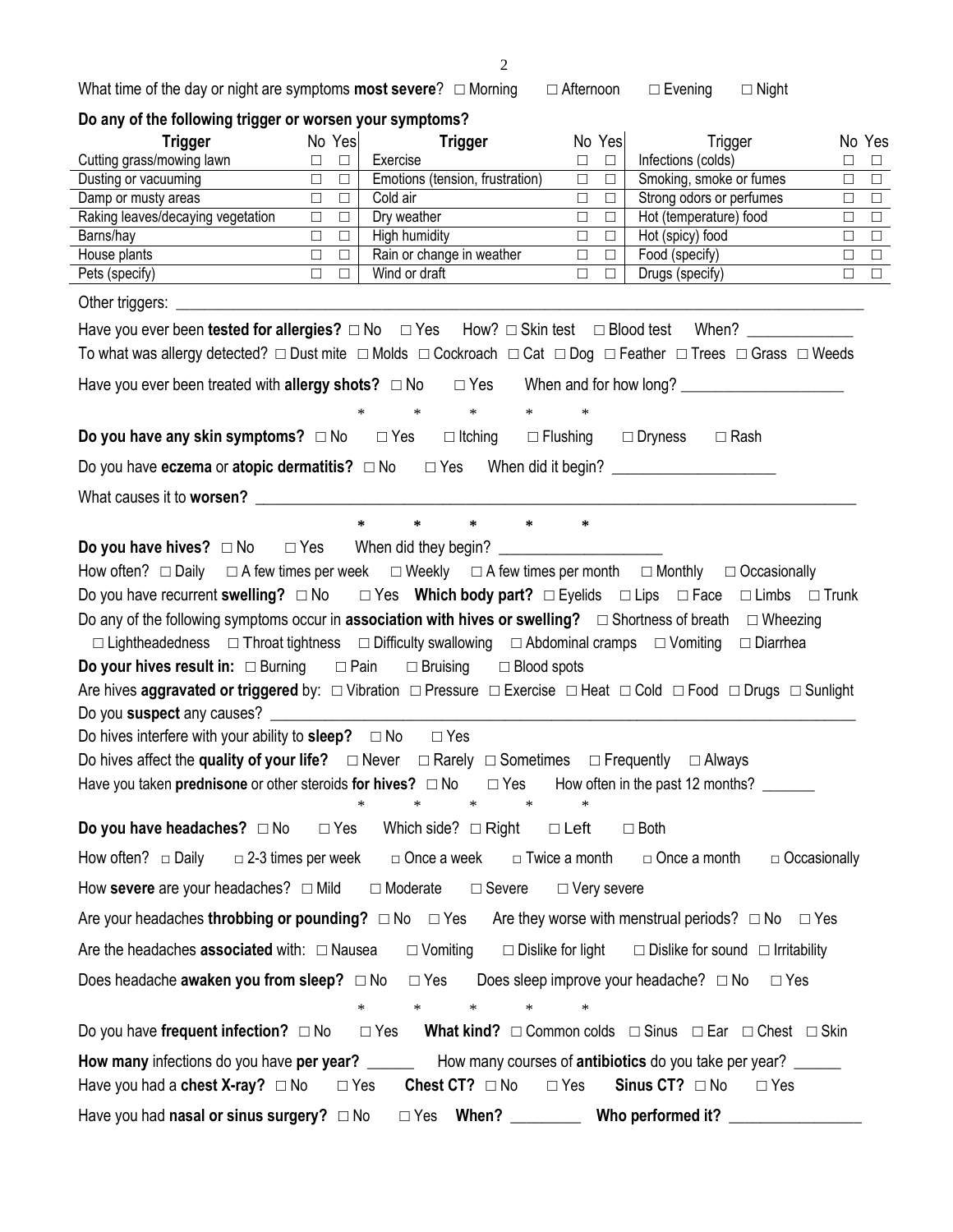#### **List all medicines that you currently take:**

| Name | Dose | How often | Name | Dose | How often |
|------|------|-----------|------|------|-----------|
|      |      |           |      |      |           |
|      |      |           |      |      |           |
|      |      |           |      |      |           |
|      |      |           |      |      |           |

#### **Do you have any drug allergies?** □ No □ Yes

| Druo . | Symptoms of adverse reaction | Date | Has the drug been taken since |
|--------|------------------------------|------|-------------------------------|
|        |                              |      |                               |
|        |                              |      |                               |
|        |                              |      |                               |

## **Do you have any food allergies?** □ No □ Yes

| Food | Symptoms of adverse reaction | Date | Treatment | Symptoms on re-exposure |
|------|------------------------------|------|-----------|-------------------------|
|      |                              |      |           |                         |
|      |                              |      |           |                         |
|      |                              |      |           |                         |

## **Do you have any sensitivity to insect stings?** □ No □ Yes

| t adverse reaction<br>Symptoms of | <i>.</i> .<br>้วแมนจ<br>π<br>וש | $\cup$ ate | reatment |
|-----------------------------------|---------------------------------|------------|----------|
|                                   |                                 |            |          |
|                                   |                                 |            |          |

#### **Have you ever had any of the following illnesses?**

|                              | No Yes |                             | No Yes |                 | No | Yes |
|------------------------------|--------|-----------------------------|--------|-----------------|----|-----|
| Hypertension                 |        | Recurrent/chronic sinusitis |        | Reflux or GERD  |    |     |
| Heart disease                |        | Tuberculosis (Tb)           |        | Cancer          |    |     |
| Emphysema or COPD            |        | Stomach/intestinal disease  |        | What Kind?      |    |     |
| Recurrent/chronic bronchitis |        | Liver disease               |        | Diabetes        |    |     |
| Pneumonia                    |        | Kidney disease              |        | Thyroid disease |    |     |

Please list any other health concern: \_\_\_\_\_\_\_\_\_\_\_\_\_\_\_\_\_\_\_\_\_\_\_\_\_\_\_\_\_\_\_\_\_\_\_\_\_\_\_\_\_\_\_\_\_\_\_\_\_\_\_\_\_\_\_\_\_\_\_\_\_\_\_\_\_\_\_\_\_\_\_\_\_\_\_\_\_\_

#### **Have you had any surgeries?** Please list.

| <b><i>Findery</i></b> | . .<br>Year | . | Year |
|-----------------------|-------------|---|------|
|                       |             |   |      |
|                       |             |   |      |

#### **Immunizations**

| <b>Childhood vaccinations:</b> Up to date? $\Box$ No $\Box$ Yes Vaccines not received: |  |                                               |  |  |
|----------------------------------------------------------------------------------------|--|-----------------------------------------------|--|--|
| Influenza vaccine: $\Box$ No $\Box$ Yes Date:                                          |  | Pneumonia vaccine: $\Box$ No $\Box$ Yes Date: |  |  |

#### **Have you ever taken medications to treat any of the following conditions?**

Nasal/eye allergies or hay fever  $□$  No  $□$  Yes

Asthma or reactive airway disease  $\Box$  No  $\Box$  Yes

What medicines have **improved** your symptoms?What medicines have you tried **without improvement?**

| Name | Dose | How often |
|------|------|-----------|
|      |      |           |
|      |      |           |
|      |      |           |
|      |      |           |

| Name | Dose | How often |  | Name | Dose | How often |  |
|------|------|-----------|--|------|------|-----------|--|
|      |      |           |  |      |      |           |  |
|      |      |           |  |      |      |           |  |
|      |      |           |  |      |      |           |  |
|      |      |           |  |      |      |           |  |
|      |      |           |  |      |      |           |  |

Eczema or atopic dermatitis  $\Box$  No  $\Box$  Yes Hives or urticaria □ □ No □ Yes

#### Have you experienced any side effects from any of those medicines?  $\Box$  No  $\Box$  Yes

| .<br>. .<br>Medicine | $\ddot{\phantom{0}}$<br>Side-effect | . .<br>. .<br>ledicine | <br>Side-effect |
|----------------------|-------------------------------------|------------------------|-----------------|
|                      |                                     |                        |                 |
|                      |                                     |                        |                 |